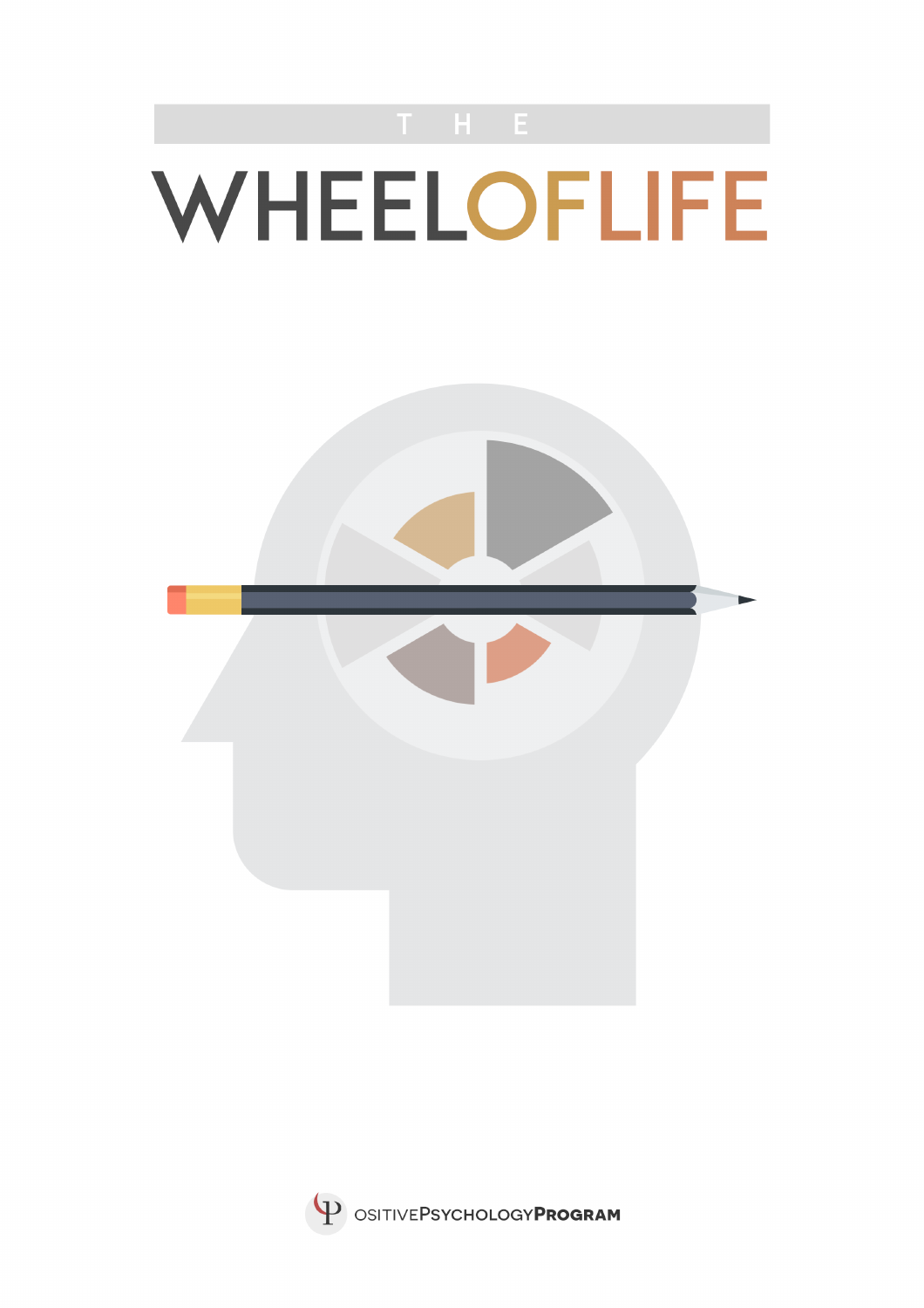# **F** Foreword

A central topic within the field of Positive Psychology is well-being. Over the years,<br>Scientists have developed many different tools to assess personal well-being, ranging from relatively simple questions about positive emotions to complex assessments of satisfaction with different life domains.

Although most of these assessments share the same objective, their practical use varies greatly. While some of them can be effectively used with clients, others are too complex and extensive to be effectively used in a practical setting.

One tool that we believe both successfully addresses the complex nature of well-being and comes in a practitioner-friendly format is the so-called "Wheel of Life". This tool is described in detail on the following pages. We hope you will find it useful!

### **Join the Positive Psychology Toolkit Community**

Our aim at Positive Psychology Program is to bridge the gap between science and practice, offering Positive Psychology Practitioners the best of both worlds. The wheel of life is just one of many tools that we have created in collaboration with professionals around the globe. For more tools, please go to: positivepsychologytoolkit.com/join/



Seph Fontane Pennock & Hugo Alberts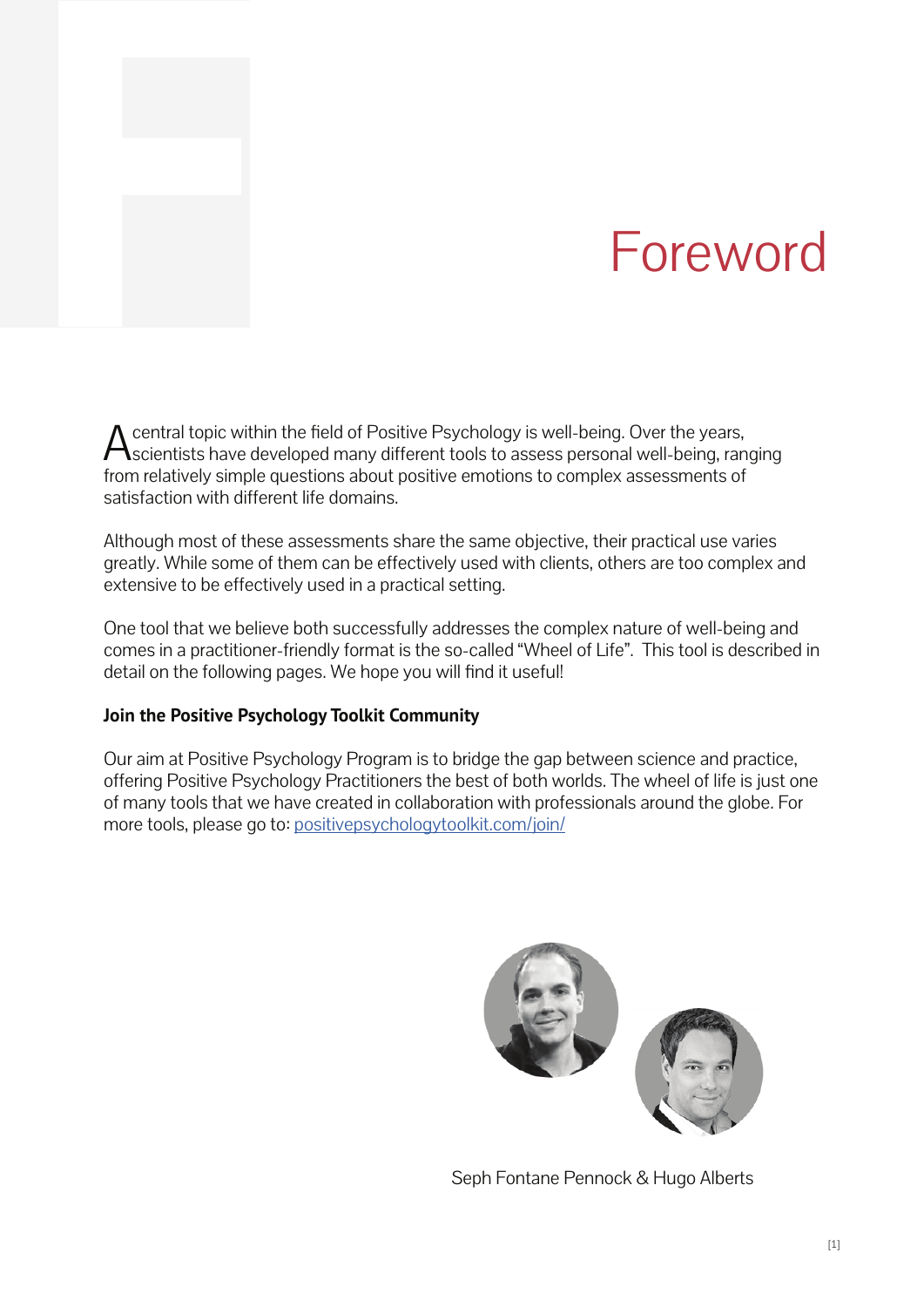# **The Wheel of Life**

### $\odot$ **Happiness**

- **Q** Assessment
- $(4)$  15-25 min.
- $\leftrightarrow$  Client
- $\ln$  No

*Subjective well-being involves different components: life satisfaction (global judgments of one's life), satisfaction with important life domains (e.g., recreation), positive affect (experiencing pleasant emotions and moods), and low levels of negative affect (experiencing few unpleasant emotions and moods) (Diener, 2000).* 

*An often used tool to address a client's satisfaction with important life domains is "The Wheel of Life" (Whitworth, Kimsey-House, & Sandahl, 1998; Dean, 2004). This tool requires that the client first identifies specific life domains (career development, relationships, leisure time, etc.) and then rates these domains on a scale of one to ten (from not at all satisfied, to completely satisfied). After rating one's personal domains, opportunities for increasing satisfaction in each domain are discussed.*

### **Goal**

(O

The goal of this tool is to assess the client's perceived satisfaction/dissatisfaction in the different domains of life. Practitioners typically use this tool with clients in the discovery session in an effort to gage a client's sense of life fulfilment.

### **Advice**

- This exercise can be used to clarify priorities for goal-setting, allowing the client to plan so their current life becomes closer to their desired life: increasing balance between the different life domains. Note that it is important to first understand what "balance" looks like for the client before trying to make this determination based on the results of this exercise. Not everyone is going to want the different domains to be in perfect balance. It all depends on the client's values.
- Note that "balance" is not necessarily reflected by the wheel. In fact, most often, the wheel is a firm reminder of how "unbalanced" a client's life is. Therefore, this exercise may serve to inform clients of any gap between perceived "balance" and reality.
- The Wheel of Life is not a picture of the past. It is a snapshot taken in the moment and because of this, it is subject to change. The wheel provides the client with data in the "now," and the practitioner may use that information to point out the gaps between what is true today and what the client wants for the future.
- When used on a regular basis, this tool is excellent to help your clients to see how far they have come. Repeated measures allow clients to monitor their progress in perceived life balance. Periodic balance checks can highlight useful patterns and facilitate client behavioural change.
- A client may also ask someone who knows them well to complete the scores for them. At times, it may be helpful for a client to understand an outsider's perspective. Preferably, this is someone who the client trusts and whose opinion the client values.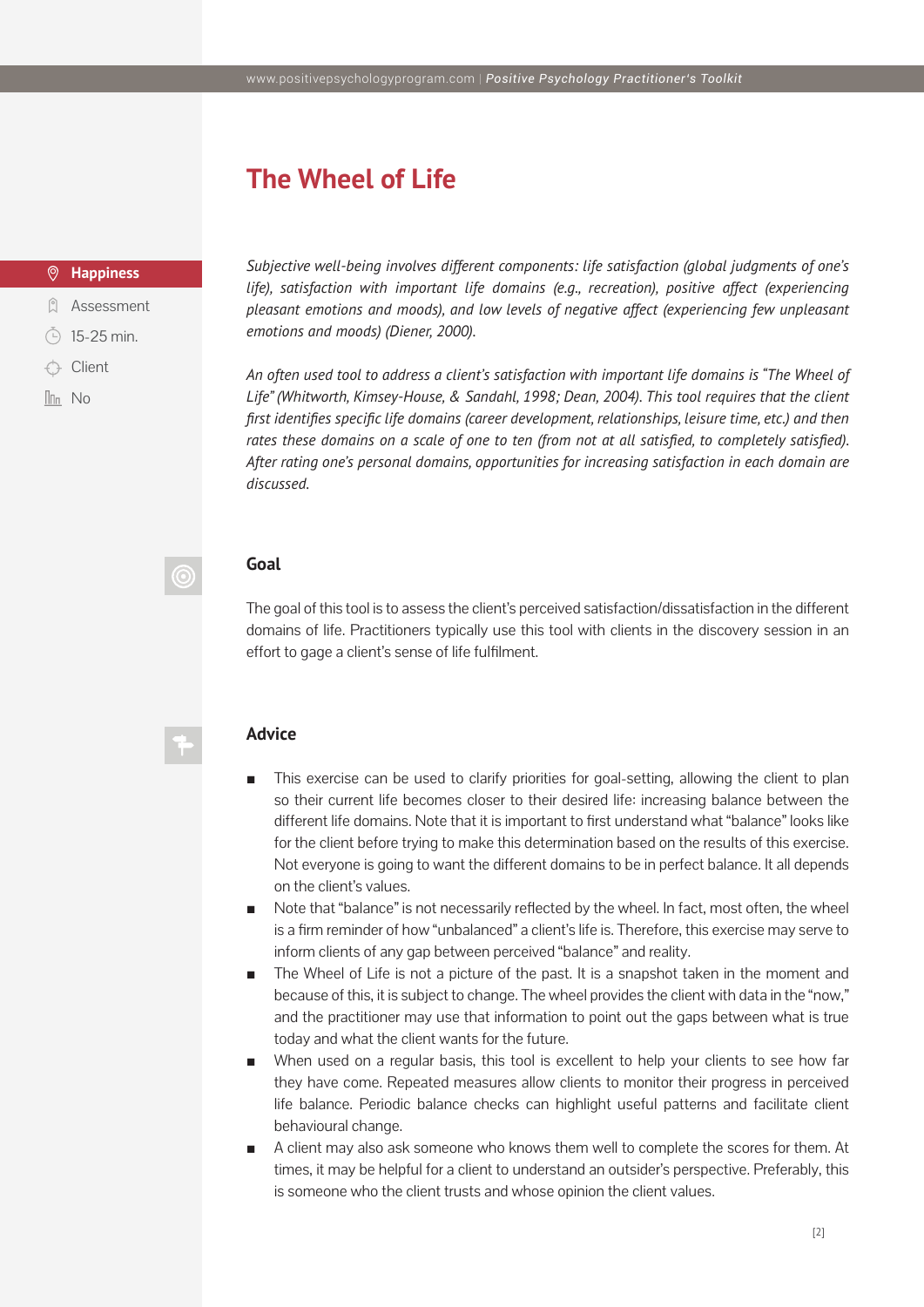- When clients are unsatisfied with specific life domains, they may want to drastically improve their satisfaction with these domains. Especially for perfectionistic clients, the awareness of low levels of satisfaction may automatically trigger a need to drastically increase them. However, setting unrealistic goals is likely to cause frustration and lower well-being. For instance, several studies have shown that when people have idealized positive fantasies, their motivation and energy to achieve these goals dramatically decreases (e.g. Kappes & Oettingen, 2011). The practitioner should assist the client in setting reasonable targets for improving well-being. Instead of motivating them to work toward a 10, the practitioner should help clients to shift the focus from being the best to simply being better, offering them permission to strive without the burden of emotional self-flagellation. A solution-focused strategy may work well here. For example, if a client rates his relationship satisfaction with his wife a 5, the practitioner could ask: "What could you do this week to move your 5 up to a 6?".
- This tool can also be used in a group-setting. Group members may be asked to complete the exercise before attending the first session and to repeat the exercise during the course of the program. Repeating the exercise will allow group members to acknowledge both the changes that they are making and the growth that they are experiencing. Alternatively, the "life domains" may be replaced with "group values" (e.g. collaboration, honesty, etc.). In this version of the tool, the wheel can serve as a tool to monitor the extent to which the group is behaving in line with group values.

### **Suggested Readings**

Dean, B. (2004). *MentorCoach Foundation skills training manual.* Baltimore: MentorCoach.

Diener, E. (2000). Subjective well-being: The science of happiness, and a proposal for national index. *American Psychologist, 55,* 34-43.

Kappes, H.B., Stephens, E.J. & Oettingen, G. (2011). Implicit theories moderate the relation of positive future fantasies to academic outcomes. *Journal of Research in Personality, 45,* 269-278.

Oishi, S., Diener, E., & Lucas, R. E. (2007). Optimal level of well-being: Can people be too happy? *Perspectives on Psychological Science, 2,* 346–360.

Whitworth, L., Kimsey-House, H., & Sandahl, P. (1998). *Co-active coaching.* Palo Alto, CA: Davies-Black Publishing.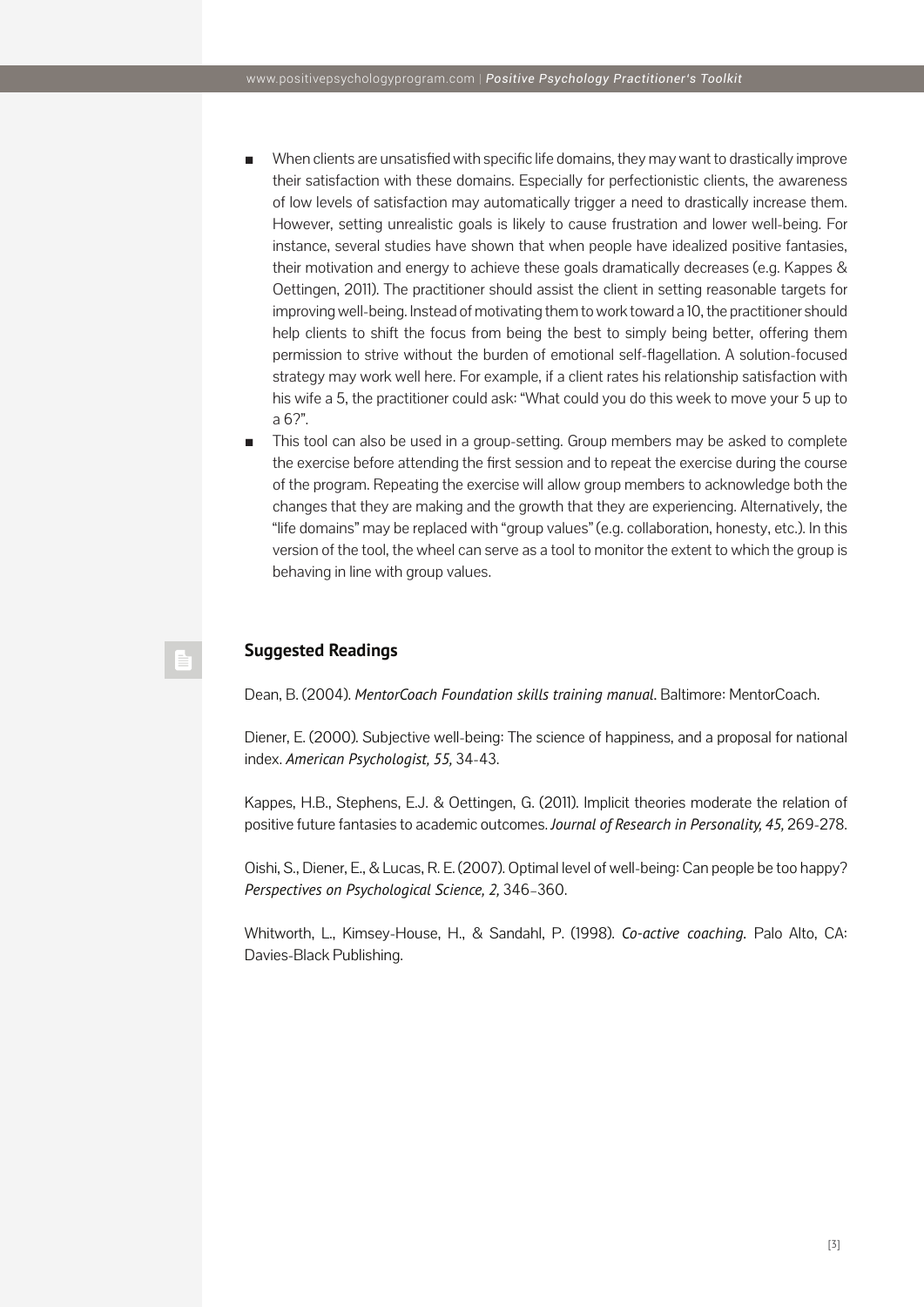# **Tool Description**

### **Instructions (version 1: pre-defined life domains)**

### *Step 1*

Inform the client that The Wheel of Life allows you both to get a snapshot of how satisfied the client is in his/her life. In this version of the exercise there are ten pre-defined domains on the wheel:

- Money & Finance
- Career & Work
- **Health & Fitness**
- Fun & Recreation
- Environment
- Community
- Family & Friends
- Partner & Love
- Growth & Learning
- **Spirituality**

### *Step 2*

Ask the client to rate his/her level of satisfaction in each of the domains using the wheel on p.5 (Fig. 1). A score of 1 indicates that you are not satisfied at all and a score of 10 means you are highly satisfied.

### *Step 3*

After the client has rated each of the domains, ask him/her to connect the lines to form an inner wheel. This gives the client an overview of the level of satisfaction in their life. For an example of a completed wheel, see Fig. 3 on p.10.

### *Step 4*

Discuss with the client in what ways he/she would want to change the shape of the inner wheel. Which domains draw your attention?

### *Step 5*

Once a domain is selected, proceed with the following questions:

- Why does this domain need attention?
- What would it take to raise your satisfaction by one score in this domain?
- What can you do to raise your satisfaction in this domain?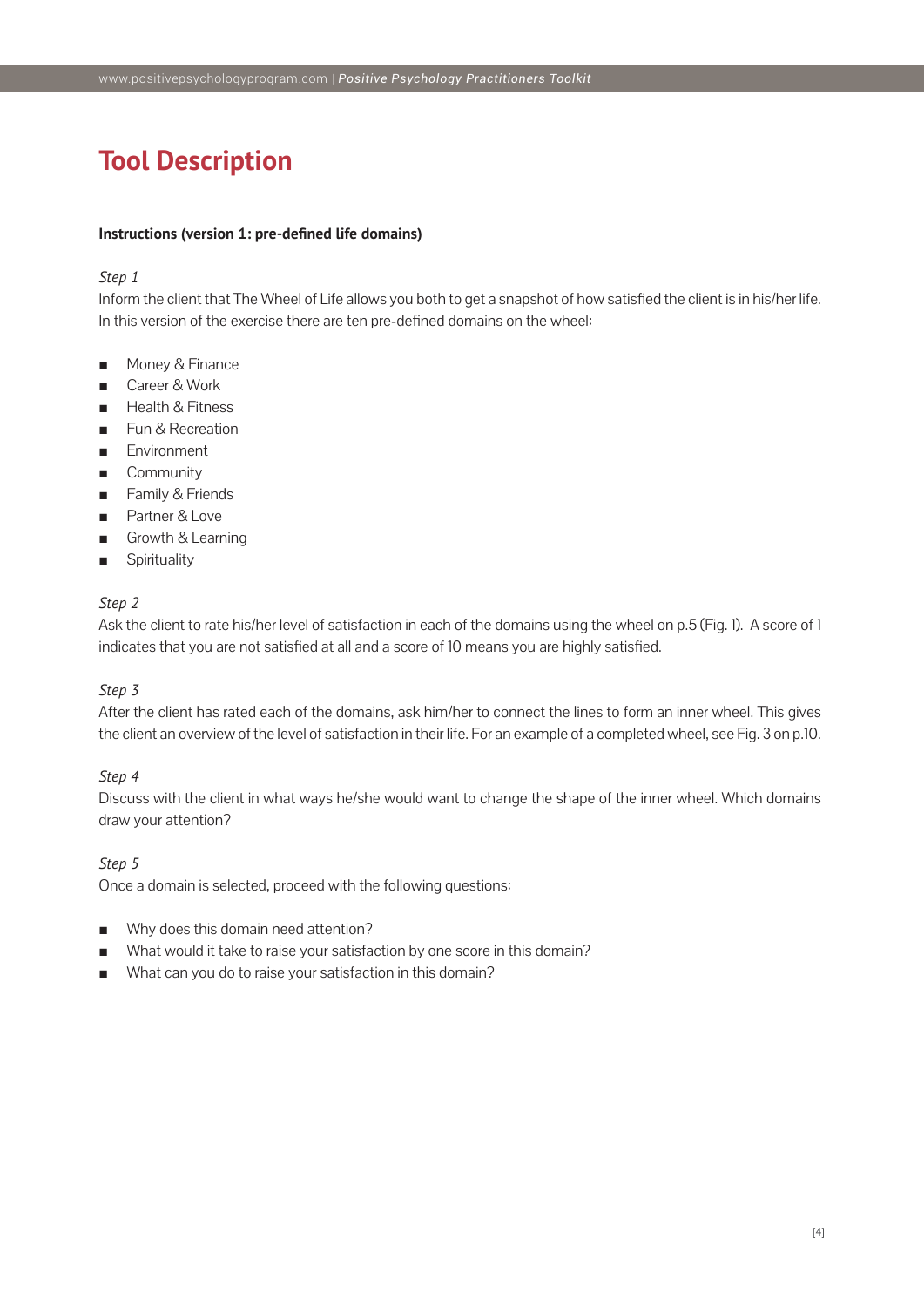

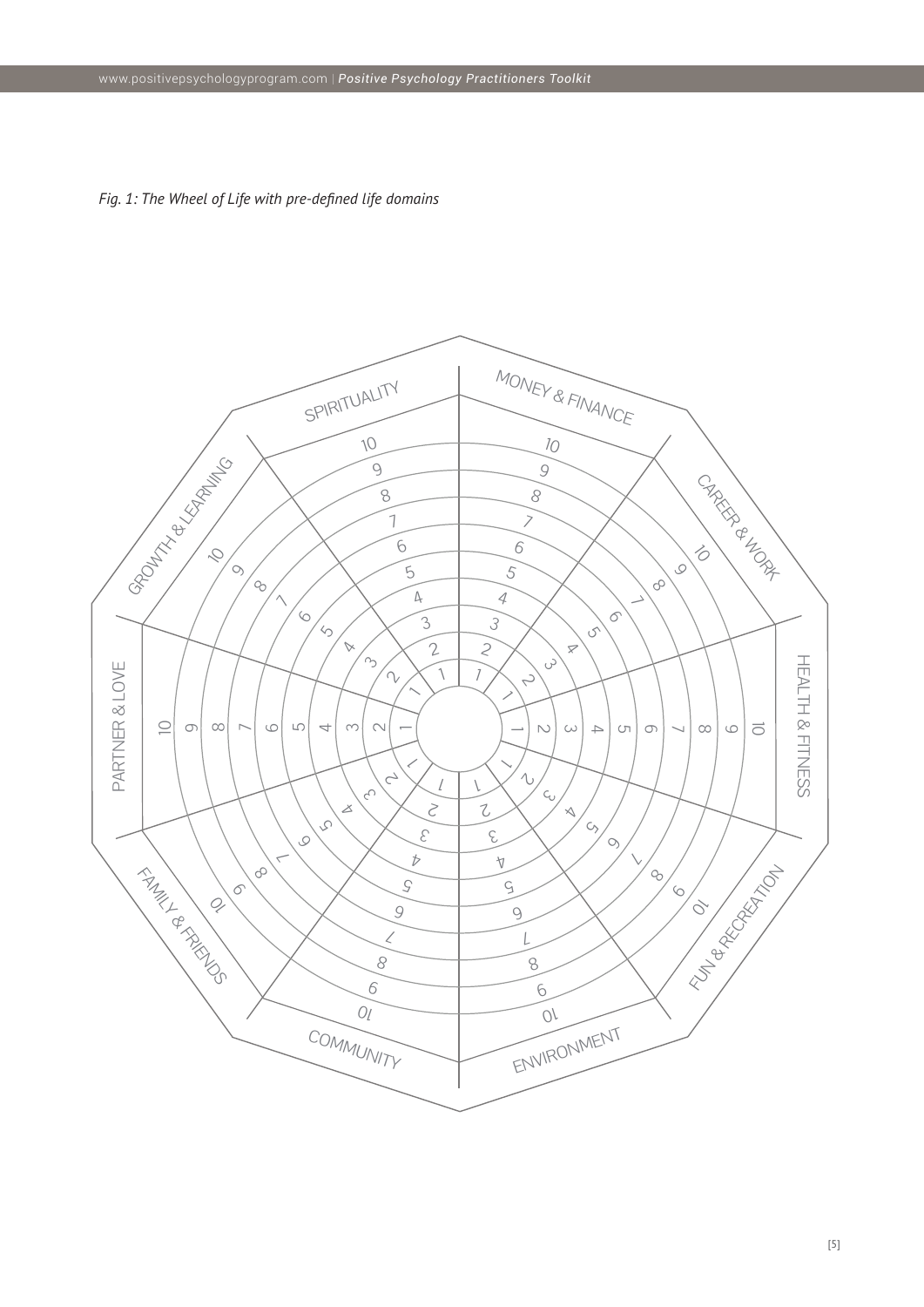### **Instructions (version 2: self-defined life domains)**

### *Step 1*

Inform the client that The Wheel of Life allows you both to get a snapshot of how satisfied the client is in his/her life. The client is invited to choose up to 10 categories to reflect different domains of his/her life. The practitioner may offer examples of life areas to help the client get started. Define the chosen life domains including a brief description per domain below.

| Life Domain 1: |
|----------------|
|                |
|                |
|                |
| Life Domain 2: |
|                |
|                |
|                |
| Life Domain 3: |
|                |
|                |
|                |
| Life Domain 4: |
|                |
|                |
|                |
| Life Domain 5: |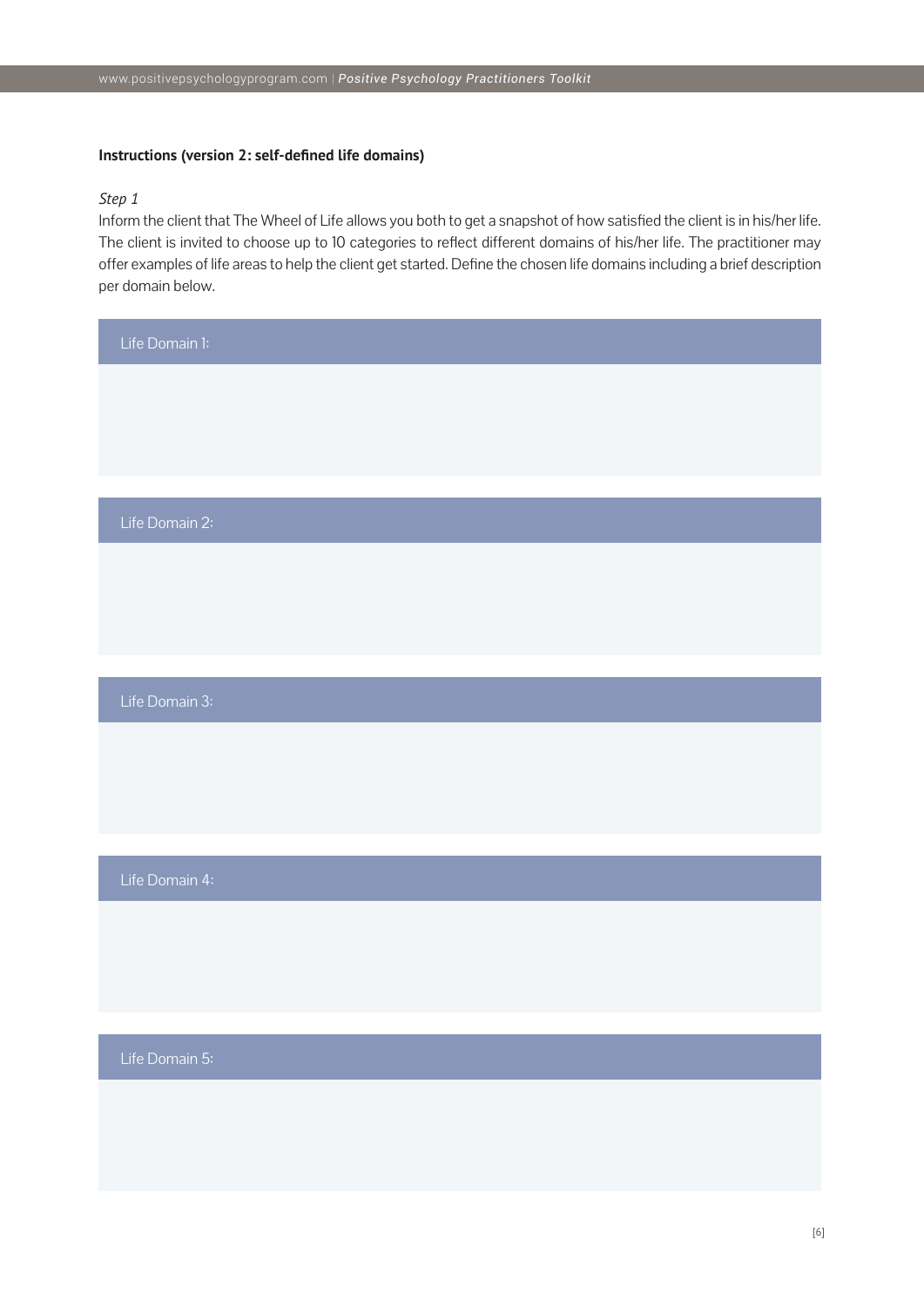## Life Domain 6:

Life Domain 7:

Life Domain 8:

Life Domain 9:

Life Domain 10: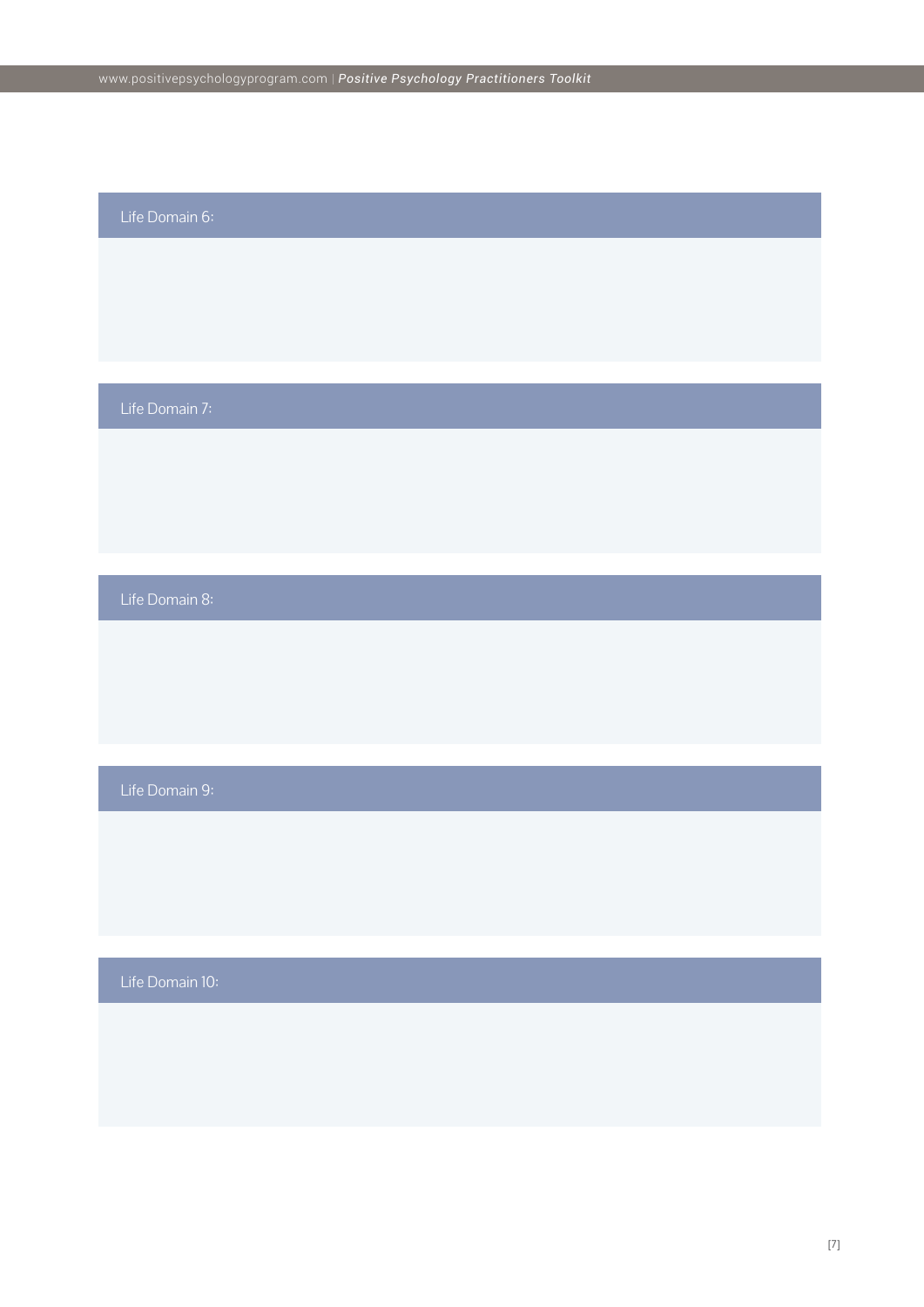### *Step 2*

Ask the client to enter the names of the life domains in the outer rim of the empty wheel displayed on p.9 (Fig. 2).

### *Step 3*

Ask the client to rate his/her level of satisfaction in each of the domains using the wheel on p.9 (Fig. 2). A score of 1 indicates that you are not satisfied at all and a score of 10 means you are highly satisfied.

### *Step 4*

After the client has rated each of the domains, ask him/her to connect the lines to form an inner wheel. This gives the client an overview of the level of satisfaction in their life. For an example of a completed wheel, see Fig. 3 on p.10.

### *Step 5*

Discuss with the client in what ways he/she would want to change the shape of the inner wheel. Which domains draw your attention?

### *Step 6*

Once an area is selected, proceed with the following questions:

- Why does this domain need attention?
- What would it take to raise your satisfaction by one score in this domain?
- What can you do to raise your satisfaction in this domain?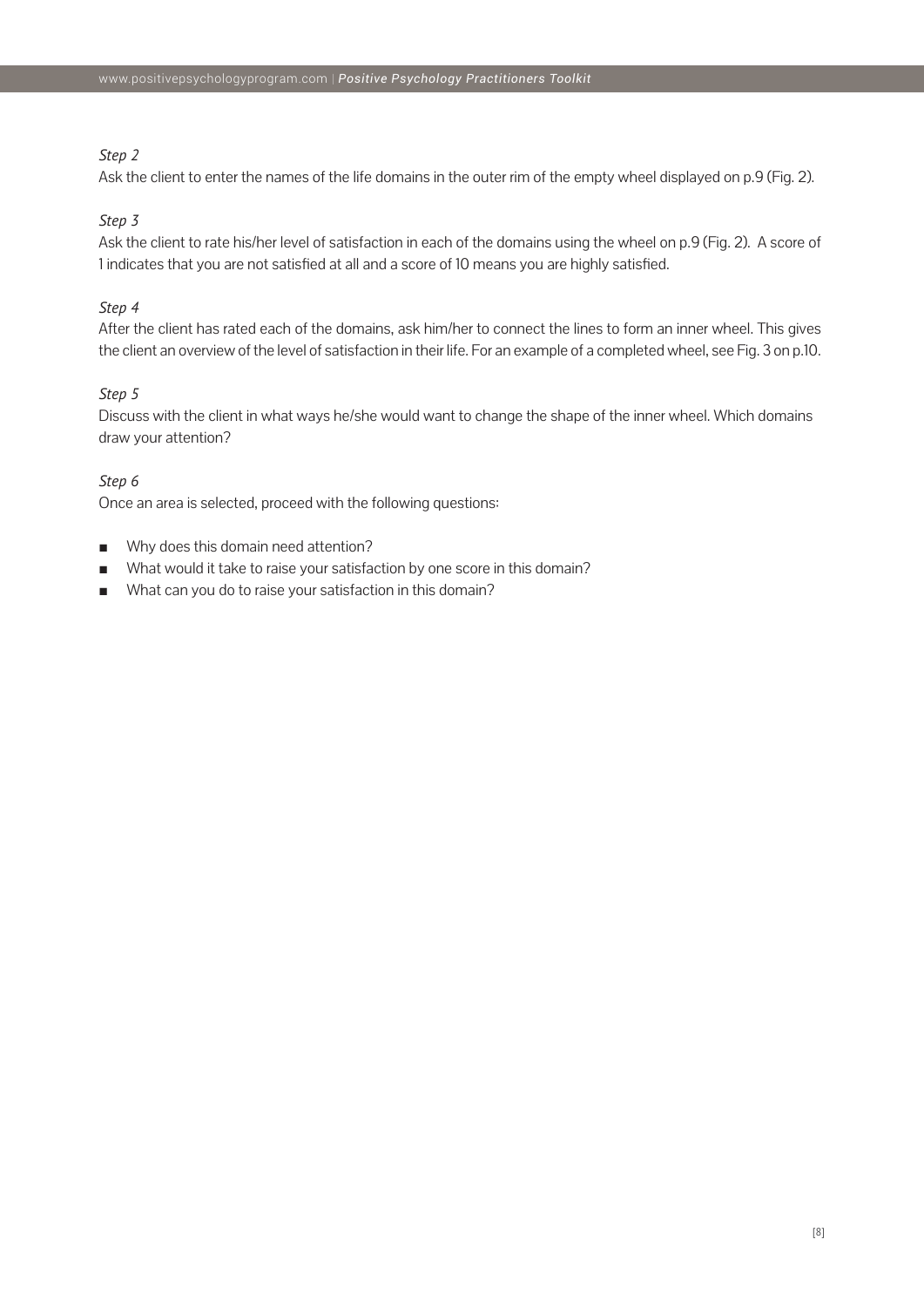*Fig. 2: The Wheel of Life with self-defined life domains*